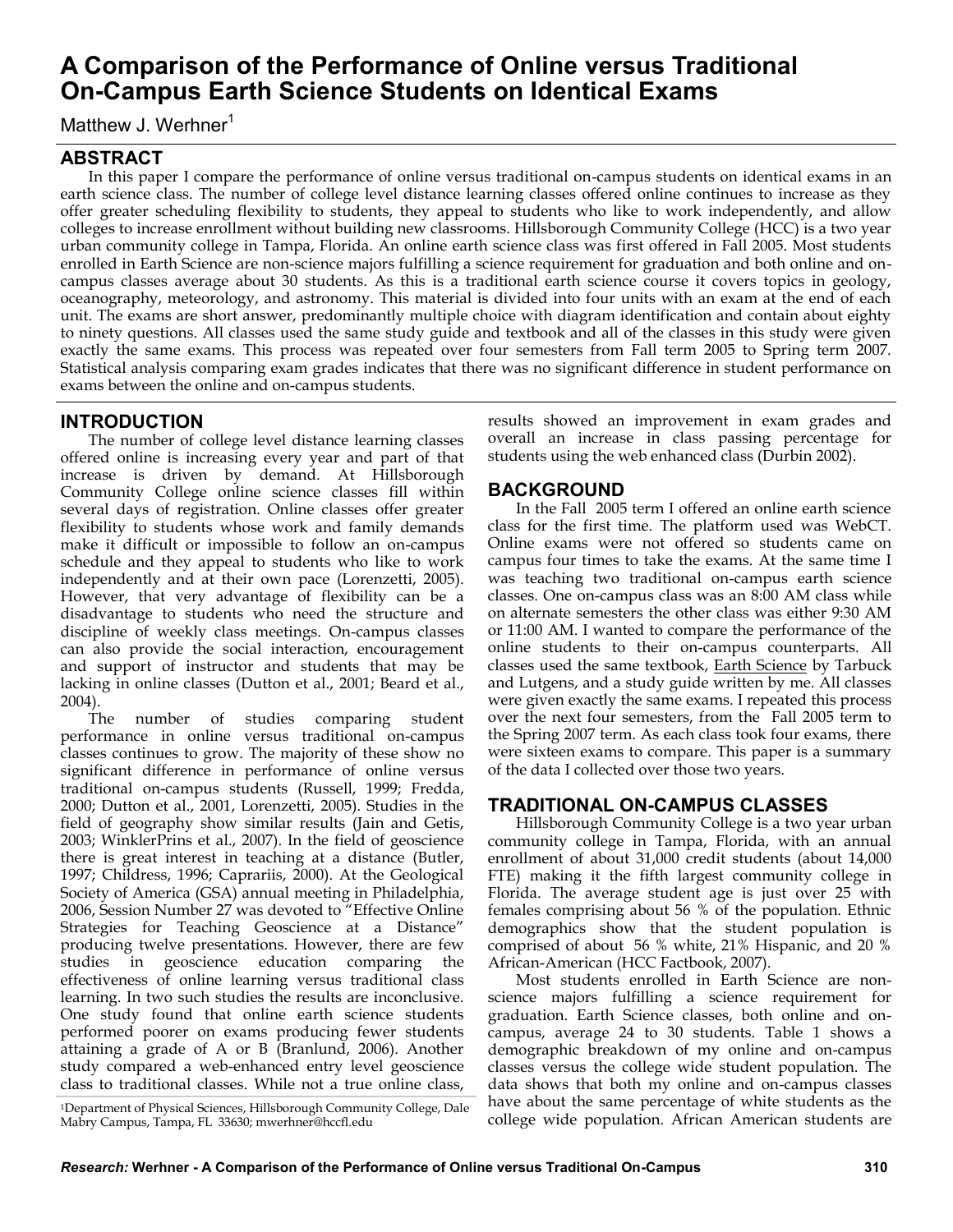**TABLE 1: DEMOGRAPHIC DISTRIBUTION OF ONLINE VS. ON-CAMPUS STUDENTS**

|              | $\%$ Female | $\%$ African American | $\%$ Hispanic | $\%$ White |
|--------------|-------------|-----------------------|---------------|------------|
| College-wide | 56          | 20                    |               | 56         |
| On-campus    | 61          | 15                    | $\cap$        | 56         |
| Online       | <b>.</b>    | 23                    | 16            | 57         |

under-represented in my on-campus classes but slightly over represented in the online classes. Just the opposite is true for the Hispanic population. A noticeable difference occurs when comparing male and female populations. The percentage of female students in both my on-campus and online classes is higher than the college wide populations and significantly higher in the online classes (71% vs. 56%). The reasons for these disparities and the influence on the results is unknown but could be the topic for future research.

I would describe my teaching style as lecture peppered with many questions posed to students. I show transparencies, write and draw diagrams on a whiteboard, use models and samples, and do some demonstrations. I have written my own study guide to accompany the class which students are required to buy along with the textbook. The study guide is an outline of my lectures, with some diagrams, charts and tables. It is designed so students can follow along with me in class and take notes efficiently. As this is a traditional earth science course it covers topics in geology, oceanography, meteorology, and astronomy. I divide this material into four units covering about four chapters each and give an exam at the end of each unit. The exams are short answer, predominantly multiple choice, with diagram identification, and contain about eighty to ninety questions. These are the exam grades for my online and on-campus classes that I compare in this paper.

## **ONLINE WEBCT CLASSES**

The online class was offered through a WebCT platform. I used the same textbook and study guide as I used in my traditional on-campus class. To replace the oncampus lecture for the online students I prepared a PowerPoint presentation on each chapter we covered. I used the study guide as a framework. Slides consisted of text along with diagrams and photos from the textbook. These were enhanced with dozens of other photos obtained from various sources to demonstrate processes and features. I then used the narration feature in PowerPoint to add my voice to each slide. Consequently, students had me lecturing to them without me being there. Much of what I say in the PowerPoint lectures is the same thing I say in my classes. In both the online and oncampus classes each unit had a set of 25 to 30 learning objectives that students had to answer and submit and several online virtual field trips to complete. While all assignments were completed online and submitted via WebCT, exams were taken on-campus. On four Saturday mornings on pre-defined dates written in the syllabus the students came on-campus and I gave them the exams. The tests were exactly the same tests given to my on-campus classes, they had the same amount of time to complete the tests, and the rooms were similar.

### **RESULTS**

Table 2 shows the class average, or mean, on each exam for each semester from Fall 2005 to Spring 2007. To test the hypothesis that the online students performed as well as the on-campus students on the exams, I used a ttest between two independent samples with a significance value of 0.05 to test the equality of means. The two samples compared were the online students versus the oncampus students for each exam in each term. The null hypothesis to be tested was that the online students and on-campus students do not differ statistically with respect to mean test scores. In the row labeled "Reject null hypothesis", 'yes' indicates there is a significant difference between the means on that test and 'no' indicates no significant difference. The data shows that the averages of the two samples were statistically different on only two of the sixteen exams. Therefore, I conclude that my online students have mean exam grades that are statistically equivalent to my traditional on-campus students.

Online education has garnered much attention as an alternative method of teaching and learning to traditional on-campus face-to-face methods. There have been inevitable questions on how well online students perform versus their on-campus counterparts. Only repeated research in many subject areas can answer this question.

| <b>TABLE 2: ONLINE VERSUS ON-CAMPUS AVERAGES</b> |
|--------------------------------------------------|
| ON EACH EXAM FOR EACH TERM                       |

|                           | Exam 1 | Exam 2 | Exam 3 | Exam 4 |  |  |  |
|---------------------------|--------|--------|--------|--------|--|--|--|
| Fall 2005                 |        |        |        |        |  |  |  |
| On-campus                 | 76.3   | 78.8   | 73.1   | 77.4   |  |  |  |
| Online                    | 73.0   | 75.0   | 67.3   | 74.4   |  |  |  |
| Reject null<br>hypothesis | no     | no     | no     | no     |  |  |  |
| Spring 2006               |        |        |        |        |  |  |  |
| On-campus                 | 75.3   | 78.6   | 69.7   | 81.2   |  |  |  |
| Online                    | 69.0   | 71.0   | 69.6   | 78.8   |  |  |  |
| Reject null<br>hypothesis | no     | no     | no     | no     |  |  |  |
| <b>Fall 2006</b>          |        |        |        |        |  |  |  |
| On-campus                 | 75.3   | 72.7   | 70.3   | 75.8   |  |  |  |
| Online                    | 70.4   | 69.9   | 66.2   | 75.3   |  |  |  |
| Reject null<br>hypothesis | no     | no     | no     | no     |  |  |  |
| Spring 2007               |        |        |        |        |  |  |  |
| On-campus                 | 77.0   | 77.3   | 70.2   | 76.0   |  |  |  |
| Online                    | 65.0   | 73.8   | 60.7   | 68.7   |  |  |  |
| Reject null<br>hypothesis | yes    | no     | yes    | no     |  |  |  |